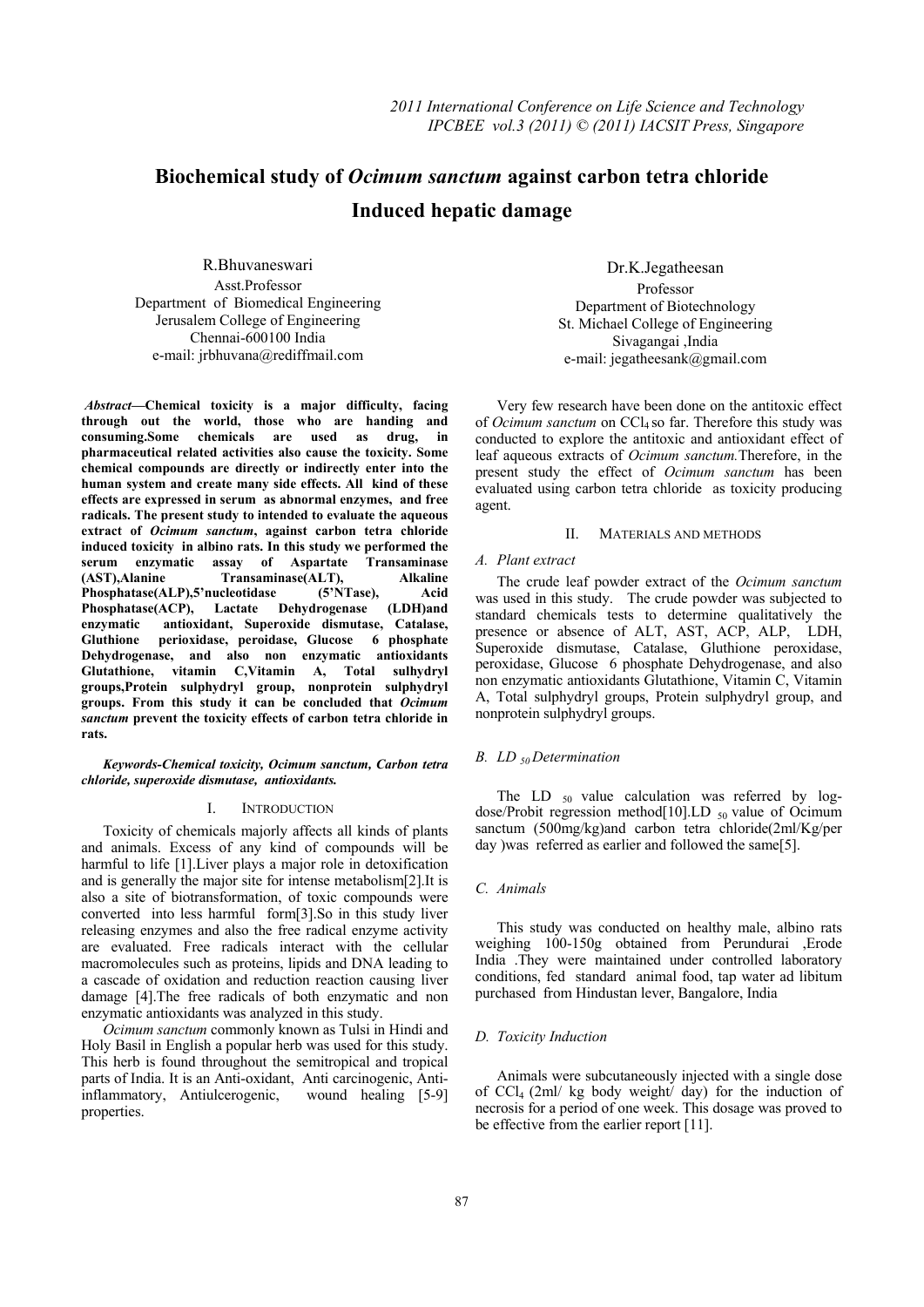# *E. Experimental Design*

The rats were divided into following four groups of six each: Control(Group-I), Toxicity induction group(Group-II)treated with CCl4 for seven days(2ml/Kg/day), Preventive Group (Group-III) animals were pretreated with *Ocimum sanctum* leaf powder(500mg/ kg body weight/ day) for a period of 30 days and on the next day CCl4toxicity induced for seven days. Curative group(Group-IV) animals received CCl4 for seven days and treated with *Ocimum sanctum* leaf powder for 30 days.

After the period has been over, animals were exposed to mild chloroform anaesthesia, blood was collected on decapitation and serum was separated by centrifugation (2500 rpm for 20 min at  $4^{\circ}$ C) and stored.

### *F. Biochemical Assay*

The biochemical enzymes and antioxidants such as the Aspartate Transaminase(AST),Alanine Transaminase (ALT)[12], Alkaline Phosphatas(ALP), Acid Phosphate (ACP)[13], Lactate Dehydrogenase (LDH)[14], 5'nucleotidase<sup>[15]</sup> and enzymatic antioxidant, Superoxide dismutase[16], Glutathione Peroxidase[17], Peroxidase, Catalase[18], Glucose 6 phosphate Dehydrogenase[19], and also non enzymatic antioxidants Glutathione, vitamin C,Vitamin A, Total sulphydryl groups, Protein sulphydryl group, non protein sulphydryl groups has been evaluated in this study. when any abnormality are found in any organ or tissues these enzymes are expressed in serum as well as in the damaged tissues or organ.

#### *G. Stastical analysis*

The results of biochemical estimation have been expressed as mean ±standard error mean (n=6). Data were analyzed using ANOVA, Scheffe's multiple range test, and the levels of significant were set at 0.05. Over all group comparison was carried out using ANOVA and significant at 0.0001 level.

### III. RESULTS

#### *A. Effects of serum enzyme level (Table-I)*

A highly significant  $p \leq 0.05$ ) increase levels of serum enzymes, Aspartate Transaminase(AST), Alanine Transaminase(ALT), Alkaline phosphatase(ALT), Acid Phosphatase(ACP), Lactate dehydrogenase(LDH), 5'nucleotidase(5'NTase) were found due to CCl4 treatment(Group-II).Whereas in group-III (Ocimum sanctum+ CCl<sub>4</sub>), group-IV(CCl<sub>4</sub>+ *Ocimum sanctum*) rats showed a significant decline in hepatic enzyme activity when compared to group-II. Group-I was the control shows the normal value.

| <b>Enzymes</b>   | <b>Group I</b>    | <b>Group II</b>  | <b>Group III</b>  | <b>Group IV</b>   |
|------------------|-------------------|------------------|-------------------|-------------------|
| AST <sup>a</sup> | $66.39 \pm 0.04$  | $95.66 \pm 0.02$ | 74.88±0.02        | $68.24 \pm 0.35$  |
| $A L T^a$        | $20.56 \pm 0.02$  | $34.94\pm0.02$   | $29.53 \pm 0.03$  | $26.09 \pm 0.03$  |
| $ALP^b$          | 548.92±0.04       | $962.53\pm0.03$  | $745.23\pm0.02$   | $686.68 \pm 0.02$ |
| ${ACP}^5$        | $15.55 \pm 0.02$  | 44.50 $\pm$ 020  | $25.29 \pm 0.03$  | $21.24 \pm 0.02$  |
| L <sup>a</sup>   | $340.91 \pm 0.02$ | $771.25\pm0.03$  | $650.63 \pm 0.02$ | 544.90±0.02       |
| 5'NTase          | $10.14 \pm 0.01$  | $32.57 \pm 0.03$ | $20.66 \pm 0.02$  | $12.04 \pm 0.06$  |

(Values are expressed as Mean  $\pm$  SEM) (n = 6)

a- n moles of pyruvate liberated/min/mg protein b- n moles of phenol liberated/min/mg protein

# *B. Effects of antioxidants levels :*

## *1). Enzymatic antioxidants (Table II)*

The enzymatic antioxidants Superoxide Dismutase(SD), Catalase(Case), Glutathione Peroxidase (GP),Peroxidase(Pase), Glucose 6 phosphate Dehydrogenase (G6D) levels were significantly reduced in group-II, group-III, group-IV, when compared to control(Group-I).When significant increase were found in group-III and Group-IV as compared with Group-I.

TABLE. II EFFECTS OF OCIMUM SANCTUM ON THE ACTIVITIES OF ENZYMATIC ANTIOXIDANT LEVELS IN MALE ALBINO RATS. (VALUES ARE EXPRESSED AS MEAN  $\pm$  SEM) (N = 6)

| <b>Enzyme</b>     | <b>Group I</b>   | <b>Group II</b>           | <b>Group III</b>   | <b>Group IV</b>        |
|-------------------|------------------|---------------------------|--------------------|------------------------|
| SD <sup>1</sup>   | $6.71 \pm 0.02$  | $4.42 \pm 0.01$           | $6.26 \pm 0.01$    | $6.30\pm0.02$          |
| $\text{Case}^2$   | 73.86.±0.05      | $51.01^{\text{+}}\pm0.04$ | $62.18^* \pm 0.05$ | $63.80^* \pm 0.0$<br>6 |
| Pase <sup>3</sup> | $68.12 \pm 0.02$ | $44.52^{+} \pm 0.03$      | $55.71^* \pm 0.03$ | $59.78^* \pm 0.0$      |
| GP <sup>4</sup>   | $21.30\pm0.03$   | $15.61 \pm 0.05$          | $18.41 \pm 0.02$   | $19.09 \pm 0.03$       |
| G6D <sup>5</sup>  | $4.99 \pm 0.09$  | $3.20 \pm 0.01$           | $4.38 \pm 0.02$    | $4.46 \pm 0.01$        |

1. 50% inhibition of nitrate/min/mg protein

- 2. n –moles of  $H_2O_2$  decomposed/min/mg peotein
- 3. µ Moles/min/mg protein
- 4. µ g of GSH/min/mg protein
- 5. 0.01 OD/min//mg protein
- *2). Non enzymatic antioxidants(Table III)*

 Non enzymatic antioxidants Glutathione(GLU), Vitamin A(Vit A), Vitamin C (VitC),Total Sulphydryl Groups(TSG), Protein Sulphydral Group(PSG), Non Protein Sulphydryl Groups(NPSG) shows that their is significant decrease in  $\text{CCl}_4$  treated groups(Group-II) as the same results as enzymatic antioxidants. When treated with Ocimum sanctum gives the significant increase (Group-III, Group-IV).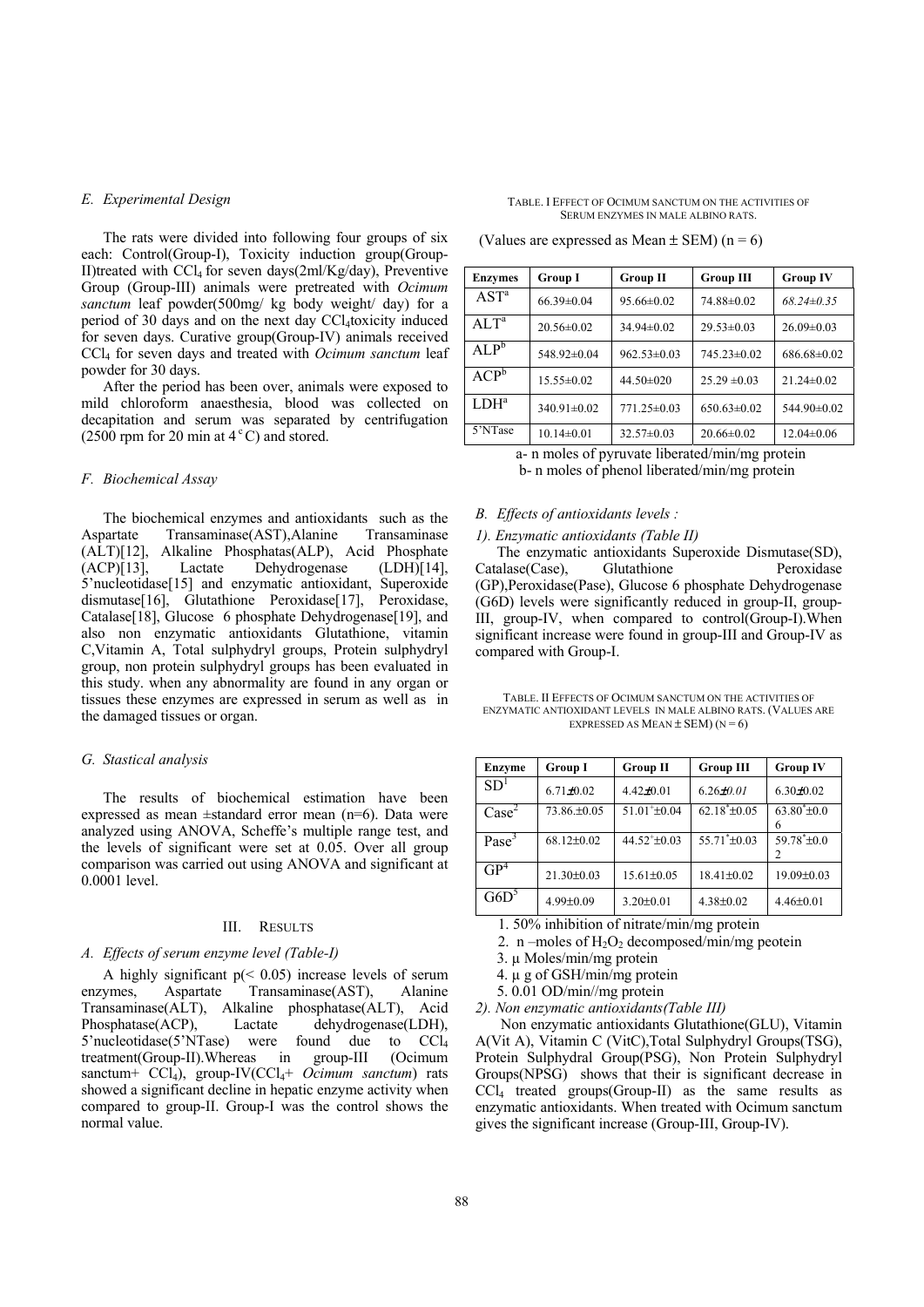Table.III Effects of Ocimum sanctum on the activities of Nonenzymatic ANTIOXIDANT levels in male albino rats. MEAN  $\pm$  SEM) (N = 6)

| Non<br>Enzyme    | <b>Group I</b>   | <b>Group II</b>  | <b>Group III</b>   | <b>Group IV</b>   |
|------------------|------------------|------------------|--------------------|-------------------|
| $GLJ^*$          | $4.00 \pm 0.02$  | $2.53 \pm 0.02$  | $3.51 \pm 0.02$    | $3.42 \pm 0.03$   |
| Vit $A^{\wedge}$ | $2.48 \pm 0.03$  | $1.38 \pm 0.02$  | $1.98^* \pm 0.02$  | $2.17^* \pm 0.02$ |
| Vit $C^*$        | $20.30 \pm 0.34$ | $13.02 \pm 0.06$ | $15.54^* \pm 0.54$ | $17.56 \pm 0.11$  |
| TSG*             | 18.17±0.02       | $12.54 \pm 0.01$ | $14.76 \pm 0.02$   | $15.73 \pm 0.04$  |
| $PSG*$           | 13.99±0.02       | $10.87 \pm 0.02$ | $12.28 \pm 0.03$   | $12.36 \pm 0.02$  |
| $NPSG*$          | $4.21 \pm 0.03$  | $1.69 \pm 0.02$  | $2.48 \pm 0.08$    | $3.27 \pm 0.05$   |

\*-  $\mu$ g/g tissue

 $\sim$ - ug/mg protein

 These entire biochemical assay shows that *Ocimum sanctum* have the protective character.

#### IV. DISCUSSION

Hepatic dysfunction due to injection or inhalation of toxin is increasing worldwide. In the present investigation CCl4 was used as toxin for inducing damage. The study of enzyme activities and constituents present in the serum has been found to be of great value in the assessment of clinical and experimental liver damage [20].

In the present study enzymes were assayed by induced hepatotoxin( $CCl<sub>4</sub>$ )group-II. The tendency of these enzymes to return towards near normal level in group-III group-IV rats, shows the clear manifestation of antihepatotoxic effects of *Ocimum sanctum*. The aspartate transaminase and alanine transaminase was increased in serum due to  $CCl<sub>4</sub>$  toxicity, may lead to hepatocellular necrosis which cause increase in the permeability of the cell membrane[21].

The lipid peroxidative degradation of biomembrane is one of the principle causes of hepatotoxicity of  $\text{CCl}_4$  [22,23]. This is evidenced by an elevation of liver marker enzyme namely acid phosphatase, alkaline phosphates. In the present study CCl4 treated rats showen, increased activity of acid phosphatase and alkaline phosphatase in serum.

Increase in lipid peroxidation during galactosamine administration was reversed to normal by Picrorrhizza kurroa[24] was in agreement with our present findings.

A similar increase in acid phosphatase and alkaline phosphatase activities in lysosome suspension has been reported in  $\text{CCl}_4$  induced hepatotoxicity [25, 26]. The result of this study were incorporation with earlier reports on the hepatoprotective activity of aqueous extract of Andrographis paniculata and picroliv (herbal formation) against CCl4 induced liver damage[27].

In the present study hepatic activity of lactate dehydrogenase was enhanced after treatment with CCl4 (group-II).Group-III and group-IV treated with *Ocimum sanctum* found to restore the enzyme level to near normal when compared to  $CCl<sub>4</sub>$  treated animals. This finding were also in accordance with cassia occidentails levels normalized

the increased lactate dehydrogenase against paracetamol induced hepatotoxicity[28].

The site specific oxidative damage of some susceptible aminoacids of protein is now regarded as major cause of metabolic dysfunction during pathogenesis. Hypo albuminemia is most frequently observed in the presence of advanced chronic liver diseases [29]. In the present study proteins recorded in liver of CCl<sub>4</sub> treated revealed the severity of hepatopathy. Similar reports were found earlier [30].

There was a significant decreased in the activities of superoxide dismutase in CCl<sub>4</sub> treated as compared to control. A significant decrease was found in preventive (Group-IV) and curative group(Group-V) as compared to control. Superoxide Dismutase metabolizes superoxide anion radicals. It was an effective defense of the cells against endogenous and exogenous generation of oxygen [31] that showed the inhibition of superoxide dismutase in CCl<sub>4</sub> treated animals.

Glucose 6 phosphate Dehydrogenase caused decreased supply of reducing equivalent like NADPH. So the decreases in NADPH production decrease the catalase activity. Reduction of catalase was noted in rats intoxicated with CCl4. On treatment with *O. sanctum* leaf powder of these enzymes was recovered normal. Catalase had been shown to be responsible for the detoxification of significant amount of hydrogen peroxide. Peroxidase enzymes activity decreased by CCl4 intoxication [32]. Fridovichi[33] had shown the inhibition of glutathione peroxidase activity, in  $\text{CC}l_4$  treated animals liver. Anandan and Devaki[24] reported that pretreatment with the extract of picrorrhizza kurroa prevented the increase in activities of glutathione due to D-Galactosamine induced hepatitis in rats. The same results also evaluated in our study.

Vitamin C was an important water soluble antioxidant and it protects plasma lipid membrane[34]. Vitamin A played a role in trapping peroxy radicals in tissue at low partial pressure of oxygen. Vitamin C and Vitamin A was decreases when CCl4 induction (Group-II). It was recovered when treated with *Ocimum sanctum*(Group-III, Group-IV) when compared with group-II.

Thiols are water soluble antioxidants associated with membrane proteins and are important for the antioxidants system. Total sulphydryl group, protein sulphydryl group and non protein sulphydryl group significantly decrease in the activities of  $\text{CCl}_4$  intoxication. These sulphydryl groups maintained the structural integrity.

#### **REFERENCES**

- [1] A.Paliwal, R.K.Gurjar,H.N.Sharma.A. "Analysis of liver enzymes in albino rats under stress of λ- cyhalethrin and nuvan toxicity".Biology and medicine. Vol(2).2009.pp 70-73.
- [2] A.C.Guyton and J.E.Hall. "Text book of medical physiology 9th edition prismbook(pvt)Ltd..Bangalor.India pp..Xliii X 1148.
- [3] E.Hodgsen"A Textbook of medern toxicology"3rd edition.John Wiley and sons.Inc,New Jersey. 2004.pp203-211.
- [4] M.Irsha and S.Chaudhuri. "Oxidatnt antioxidant system:Role and significance in human body".Indian J Exp.Biol.,40,2002,pp1133-1239.
- [5] P.Uma Devi and A.Gunasoundari. "Radioprotective effects of leaf extract of Indian Medicinal plant Ocimum sanctum." Indian J.Exp.Biol., 33,1995,205.